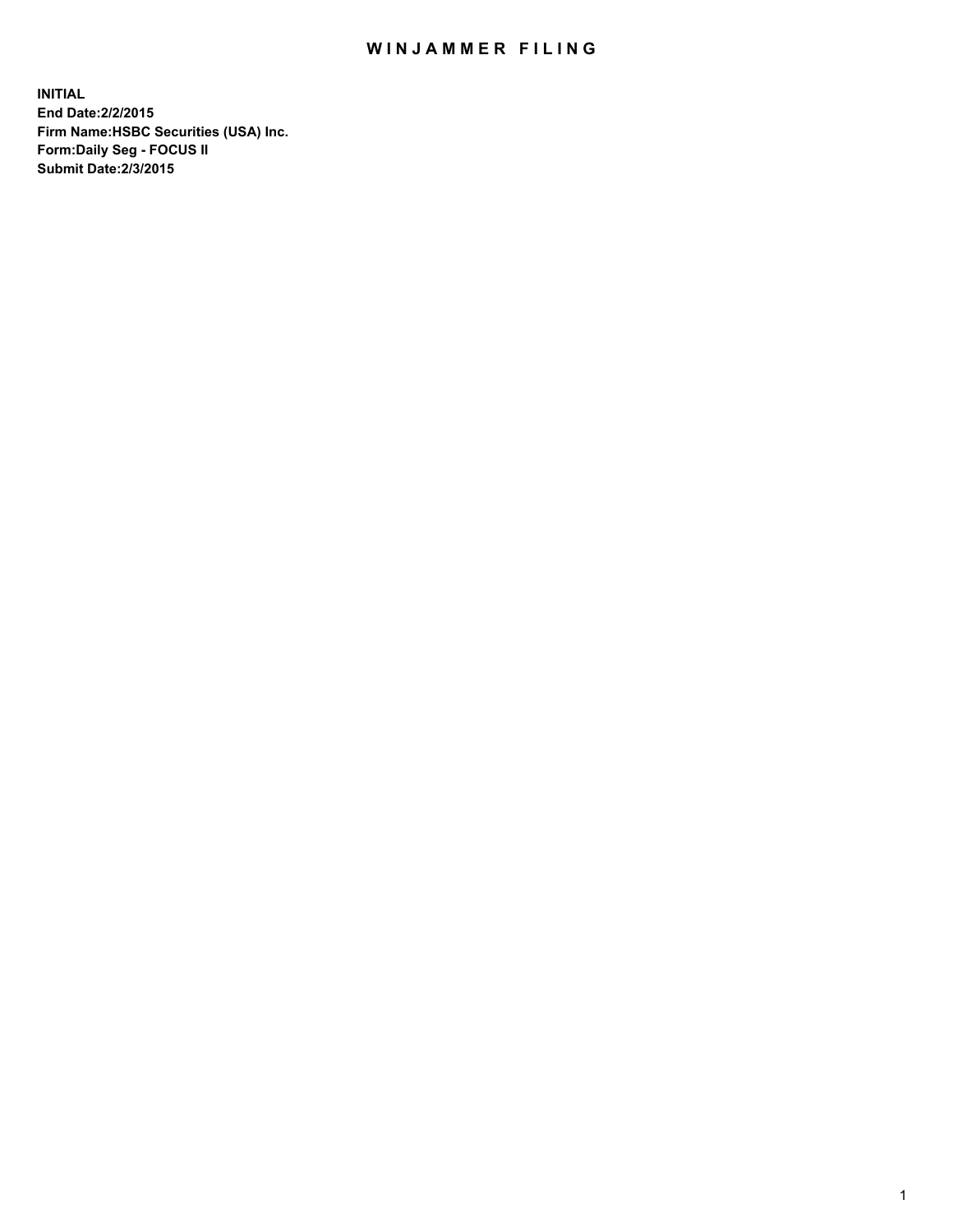## **INITIAL End Date:2/2/2015 Firm Name:HSBC Securities (USA) Inc. Form:Daily Seg - FOCUS II Submit Date:2/3/2015 Daily Segregation - Cover Page**

| Name of Company<br><b>Contact Name</b><br><b>Contact Phone Number</b><br><b>Contact Email Address</b>                                                                                                                                                                                                                          | <b>HSBC Securities (USA) Inc.</b><br><b>Steven Richardson</b><br>212-525-6445<br>steven.richardson@us.hsbc.com |
|--------------------------------------------------------------------------------------------------------------------------------------------------------------------------------------------------------------------------------------------------------------------------------------------------------------------------------|----------------------------------------------------------------------------------------------------------------|
| FCM's Customer Segregated Funds Residual Interest Target (choose one):<br>a. Minimum dollar amount: ; or<br>b. Minimum percentage of customer segregated funds required:%; or<br>c. Dollar amount range between: and; or<br>d. Percentage range of customer segregated funds required between:% and%.                          | 50,000,000<br>00<br>00                                                                                         |
| FCM's Customer Secured Amount Funds Residual Interest Target (choose one):<br>a. Minimum dollar amount: ; or<br>b. Minimum percentage of customer secured funds required:%; or<br>c. Dollar amount range between: and; or<br>d. Percentage range of customer secured funds required between:% and%.                            | 10,000,000<br>0 <sub>0</sub><br>00                                                                             |
| FCM's Cleared Swaps Customer Collateral Residual Interest Target (choose one):<br>a. Minimum dollar amount: ; or<br>b. Minimum percentage of cleared swaps customer collateral required:% ; or<br>c. Dollar amount range between: and; or<br>d. Percentage range of cleared swaps customer collateral required between:% and%. | 30,000,000<br><u>00</u><br><u>00</u>                                                                           |

Attach supporting documents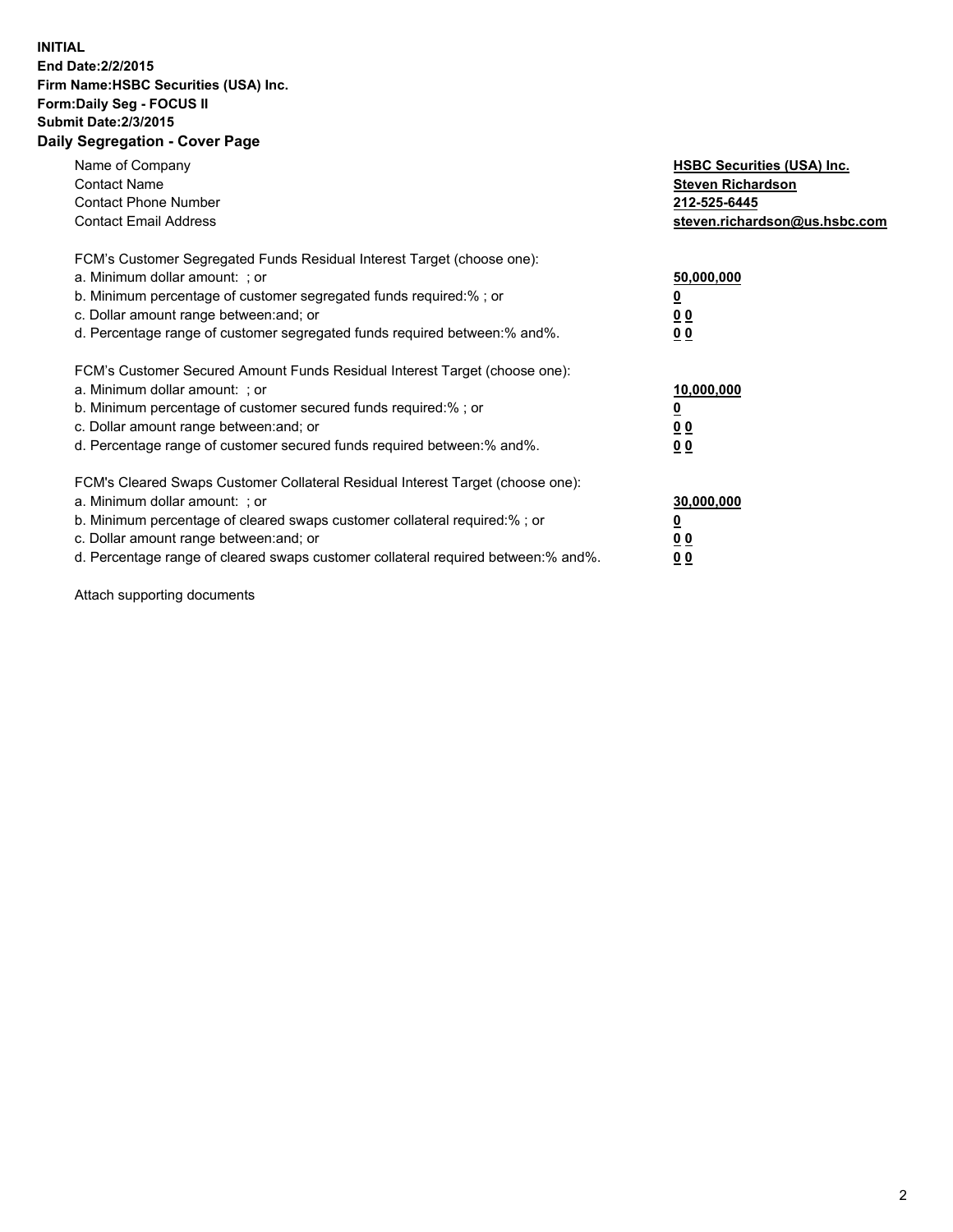**INITIAL End Date:2/2/2015 Firm Name:HSBC Securities (USA) Inc. Form:Daily Seg - FOCUS II Submit Date:2/3/2015 Daily Segregation - Secured Amounts** Foreign Futures and Foreign Options Secured Amounts Amount required to be set aside pursuant to law, rule or regulation of a foreign government or a rule of a self-regulatory organization authorized thereunder **0** [7305] 1. Net ledger balance - Foreign Futures and Foreign Option Trading - All Customers A. Cash **73,551,201** [7315] B. Securities (at market) **33,974,751** [7317] 2. Net unrealized profit (loss) in open futures contracts traded on a foreign board of trade **46,831,891** [7325] 3. Exchange traded options a. Market value of open option contracts purchased on a foreign board of trade **0** [7335] b. Market value of open contracts granted (sold) on a foreign board of trade **0** [7337] 4. Net equity (deficit) (add lines 1. 2. and 3.) **154,357,843** [7345] 5. Account liquidating to a deficit and account with a debit balances - gross amount **1,250,971** [7351] Less: amount offset by customer owned securities **-1,247,121** [7352] **3,850** [7354] 6. Amount required to be set aside as the secured amount - Net Liquidating Equity Method (add lines 4 and 5) **154,361,693** [7355] 7. Greater of amount required to be set aside pursuant to foreign jurisdiction (above) or line 6. **154,361,693** [7360] FUNDS DEPOSITED IN SEPARATE REGULATION 30.7 ACCOUNTS 1. Cash in banks A. Banks located in the United States **30,298,048** [7500] B. Other banks qualified under Regulation 30.7 **0** [7520] **30,298,048** [7530] 2. Securities A. In safekeeping with banks located in the United States **78,974,751** [7540] B. In safekeeping with other banks qualified under Regulation 30.7 **0** [7560] **78,974,751** [7570] 3. Equities with registered futures commission merchants A. Cash **0** [7580] B. Securities **0** [7590] C. Unrealized gain (loss) on open futures contracts **0** [7600] D. Value of long option contracts **0** [7610] E. Value of short option contracts **0** [7615] **0** [7620] 4. Amounts held by clearing organizations of foreign boards of trade A. Cash **0** [7640] B. Securities **0** [7650] C. Amount due to (from) clearing organization - daily variation **0** [7660] D. Value of long option contracts **0** [7670] E. Value of short option contracts **0** [7675] **0** [7680] 5. Amounts held by members of foreign boards of trade A. Cash **40,910,380** [7700] B. Securities **0** [7710] C. Unrealized gain (loss) on open futures contracts **46,831,891** [7720] D. Value of long option contracts **0** [7730] E. Value of short option contracts **0** [7735] **87,742,271** [7740] 6. Amounts with other depositories designated by a foreign board of trade **0** [7760] 7. Segregated funds on hand **0** [7765] 8. Total funds in separate section 30.7 accounts **197,015,070** [7770] 9. Excess (deficiency) Set Aside for Secured Amount (subtract line 7 Secured Statement Page 1 from Line 8) **42,653,377** [7380] 10. Management Target Amount for Excess funds in separate section 30.7 accounts **30,448,986** [7780] 11. Excess (deficiency) funds in separate 30.7 accounts over (under) Management Target **12,204,391** [7785]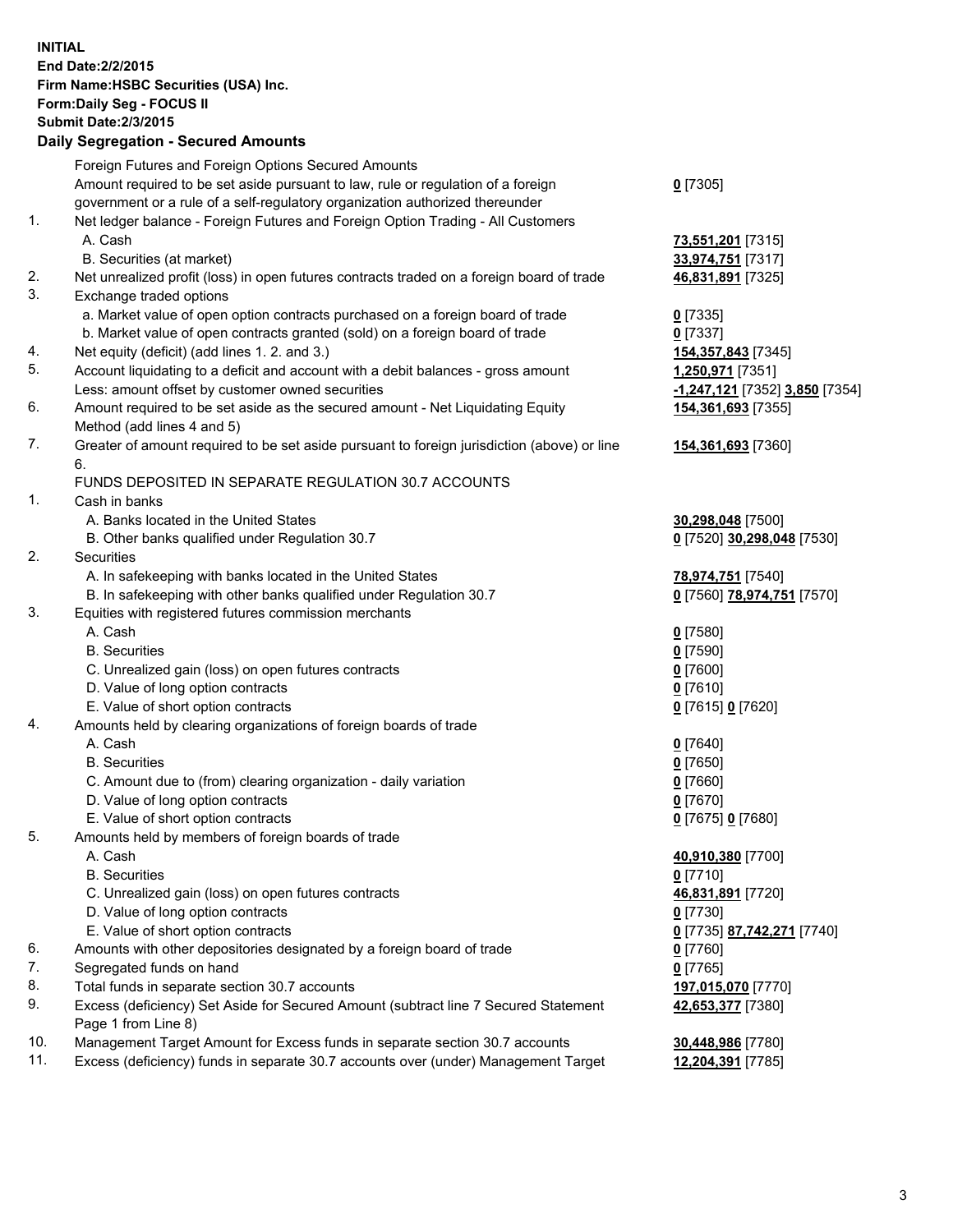| <b>INITIAL</b> | End Date: 2/2/2015<br>Firm Name: HSBC Securities (USA) Inc.<br>Form: Daily Seg - FOCUS II<br><b>Submit Date:2/3/2015</b><br>Daily Segregation - Segregation Statement |                                |
|----------------|-----------------------------------------------------------------------------------------------------------------------------------------------------------------------|--------------------------------|
|                | SEGREGATION REQUIREMENTS(Section 4d(2) of the CEAct)                                                                                                                  |                                |
| 1.             | Net ledger balance                                                                                                                                                    |                                |
|                | A. Cash                                                                                                                                                               | 508,119,701 [7010]             |
|                | B. Securities (at market)                                                                                                                                             | 638,962,647 [7020]             |
| 2.             | Net unrealized profit (loss) in open futures contracts traded on a contract market                                                                                    | $-12,625,575$ [7030]           |
| 3.             | Exchange traded options                                                                                                                                               |                                |
|                | A. Add market value of open option contracts purchased on a contract market                                                                                           | 106,737,214 [7032]             |
|                | B. Deduct market value of open option contracts granted (sold) on a contract market                                                                                   | -10,751,990 [7033]             |
| 4.             | Net equity (deficit) (add lines 1, 2 and 3)                                                                                                                           | 1,230,441,997 [7040]           |
| 5.             | Accounts liquidating to a deficit and accounts with                                                                                                                   |                                |
|                | debit balances - gross amount                                                                                                                                         | 860,561 [7045]                 |
|                | Less: amount offset by customer securities                                                                                                                            | -382,875 [7047] 477,686 [7050] |
| 6.             | Amount required to be segregated (add lines 4 and 5)                                                                                                                  | 1,230,919,683 [7060]           |
|                | FUNDS IN SEGREGATED ACCOUNTS                                                                                                                                          |                                |
| 7.             | Deposited in segregated funds bank accounts                                                                                                                           |                                |
|                | A. Cash                                                                                                                                                               | 105,136,958 [7070]             |
|                | B. Securities representing investments of customers' funds (at market)                                                                                                | $0$ [7080]                     |
|                | C. Securities held for particular customers or option customers in lieu of cash (at                                                                                   | 73,574,899 [7090]              |
|                | market)                                                                                                                                                               |                                |
| 8.             | Margins on deposit with derivatives clearing organizations of contract markets                                                                                        |                                |
|                | A. Cash                                                                                                                                                               | 227,222,884 [7100]             |
|                | B. Securities representing investments of customers' funds (at market)                                                                                                | 168,206,487 [7110]             |
|                | C. Securities held for particular customers or option customers in lieu of cash (at                                                                                   | 565,387,748 [7120]             |
|                | market)                                                                                                                                                               |                                |
| 9.             | Net settlement from (to) derivatives clearing organizations of contract markets                                                                                       | 90,394,023 [7130]              |
| 10.            | Exchange traded options                                                                                                                                               |                                |
|                | A. Value of open long option contracts                                                                                                                                | 106,737,214 [7132]             |
|                | B. Value of open short option contracts                                                                                                                               | $-10,751,990$ [7133]           |
| 11.            | Net equities with other FCMs                                                                                                                                          |                                |
|                | A. Net liquidating equity                                                                                                                                             | 25,589,162 [7140]              |
|                | B. Securities representing investments of customers' funds (at market)                                                                                                | 0 [7160]                       |
|                | C. Securities held for particular customers or option customers in lieu of cash (at                                                                                   | 0 <sup>[7170]</sup>            |
|                | market)                                                                                                                                                               |                                |
| 12.            | Segregated funds on hand                                                                                                                                              | $0$ [7150]                     |
| 13.            | Total amount in segregation (add lines 7 through 12)                                                                                                                  | 1,351,497,385 [7180]           |
| 14.            | Excess (deficiency) funds in segregation (subtract line 6 from line 13)                                                                                               | 120,577,702 [7190]             |
| 15.            | Management Target Amount for Excess funds in segregation                                                                                                              | 50,000,000 [7194]              |
| 16.            | Excess (deficiency) funds in segregation over (under) Management Target Amount                                                                                        | 70,577,702 [7198]              |

Excess